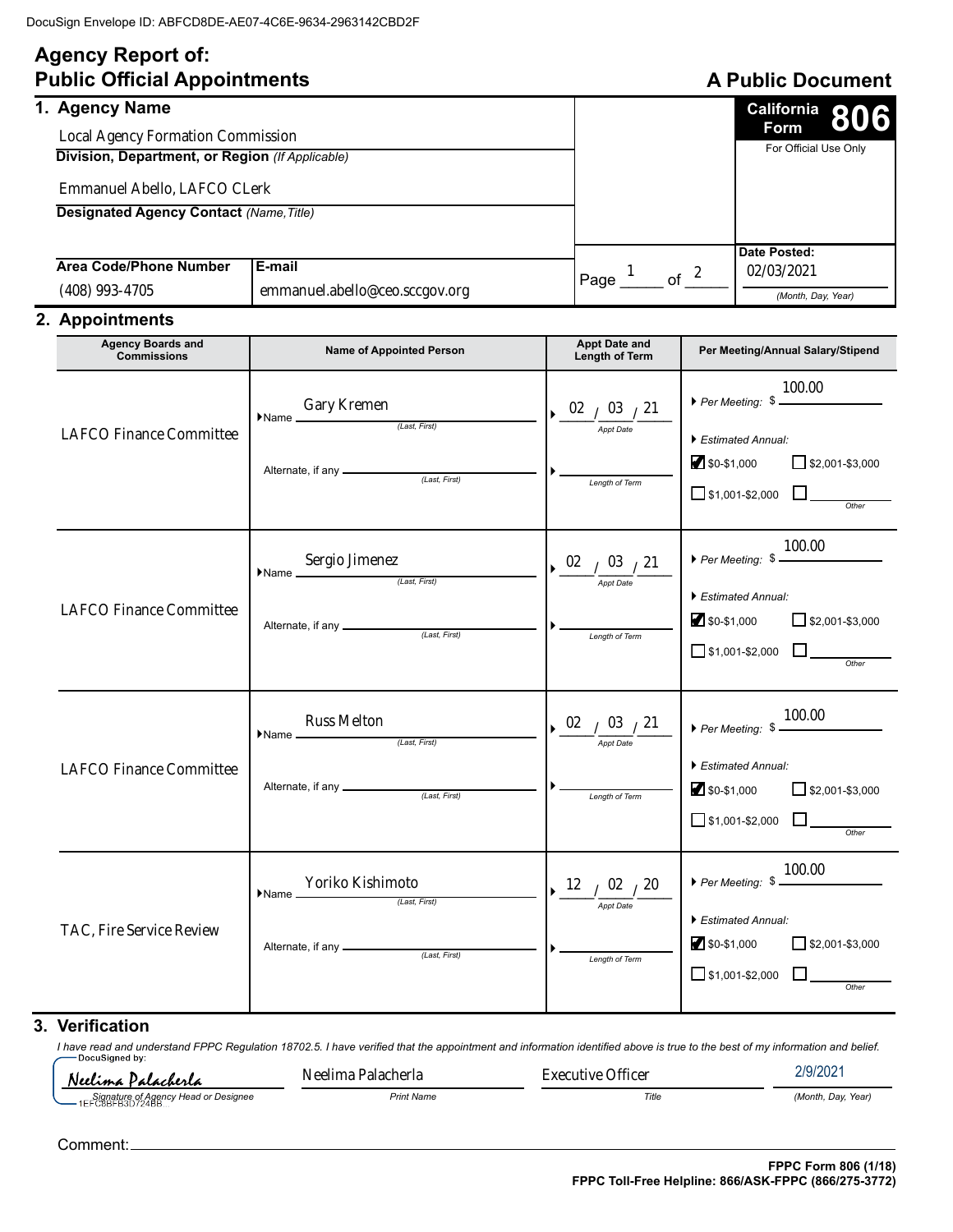# **Agency Report of: Public Official Appointments Continuation Sheet**

**California Form 8000**<br>**A Public Document** 

Page  $\frac{2}{2}$  of  $\frac{2}{2}$ 

| 1. Agency Name<br>Local Agency Formation Commission of Santa Clara County |                                         |                                 | Date Posted: _<br>(Month, Day, Year)   |                                   |
|---------------------------------------------------------------------------|-----------------------------------------|---------------------------------|----------------------------------------|-----------------------------------|
| 2. Appointments                                                           |                                         |                                 |                                        |                                   |
|                                                                           | <b>Agency Boards and</b><br>Commiccione | <b>Name of Appointed Person</b> | <b>Appt Date and</b><br>Lonath of Torm | Per Meeting/Annual Salary/Stipend |

| $\sim$ gonoj podrao ana<br><b>Commissions</b> | <b>Name of Appointed Person</b>                                                                                                      | Tipps pass and<br>Length of Term                              | Per Meeting/Annual Salary/Stipend                                                                                                                            |
|-----------------------------------------------|--------------------------------------------------------------------------------------------------------------------------------------|---------------------------------------------------------------|--------------------------------------------------------------------------------------------------------------------------------------------------------------|
| TAC, Fire Service Review                      | Susan Vicklund Wilson<br>$\blacktriangleright$ Name $\blacksquare$<br>(Last, First)                                                  | $\rightarrow$ 12 $/$ 02 $/$ 20<br>Appt Date<br>Length of Term | 100.00<br>$\triangleright$ Per Meeting: $\frac{100.000}{2}$<br>Estimated Annual:<br>$\sqrt{$}3,001 - $3,000$<br>$$0-$1,000$<br>$\Box$ \$1,001-\$2,000 $\Box$ |
|                                               | $\blacktriangleright$ Name $\sqrt{$ (Last, First)                                                                                    | Appt Date<br>Length of Term                                   | Per Meeting: \$<br>Estimated Annual:<br>$\Box$ \$0-\$1,000<br>$\Box$ \$2,001-\$3,000<br>$\Box$ \$1,001-\$2,000 $\Box$<br>Other                               |
|                                               | $\blacktriangleright$ Name $\sqrt{$ <i>Last, First</i> )                                                                             | Appt Date<br>Length of Term                                   | $\triangleright$ Per Meeting: $\$$ ________________<br>Estimated Annual:<br>$\sqrt{\$0 - $1,000}$<br>$\Box$ \$2,001-\$3,000<br>$\Box$ \$1,001-\$2,000 $\Box$ |
|                                               | $\blacktriangleright$ Name $\_\_\_\_\_\_\_\_\_$<br>(Last, First)                                                                     | Appt Date<br>Length of Term                                   | ▶ Per Meeting: \$<br>Estimated Annual:<br>$\sqrt{$2,001 - $3,000}$<br>$\Box$ \$0-\$1,000<br>$\Box$ \$1,001-\$2,000 $\Box$<br>Other                           |
|                                               | $\blacktriangleright$ Name $\_\_\_\_\_\_\_\_\_\_\_\_\_\_\_\_\_\_\_\_\_$<br>(Last, First)<br>Alternate, if any _____<br>(Last, First) | Appt Date<br>Length of Term                                   | $\triangleright$ Per Meeting: $\frac{1}{2}$<br>Estimated Annual:<br>$\sqrt{$0.51,000}$<br>$\sqrt{$}3,001 - $3,000$<br>$\Box$ \$1,001-\$2,000<br>Other        |
|                                               | $\blacktriangleright$ Name $\blacktriangle$<br>(Last, First)<br>Alternate, if any __<br>(Last, First)                                | Appt Date<br>Length of Term                                   | $\triangleright$ Per Meeting: $\frac{1}{2}$<br>Estimated Annual:<br>$\Box$ \$2,001-\$3,000<br>$\Box$ \$0-\$1,000<br>$\Box$ \$1,001-\$2,000<br>Other          |